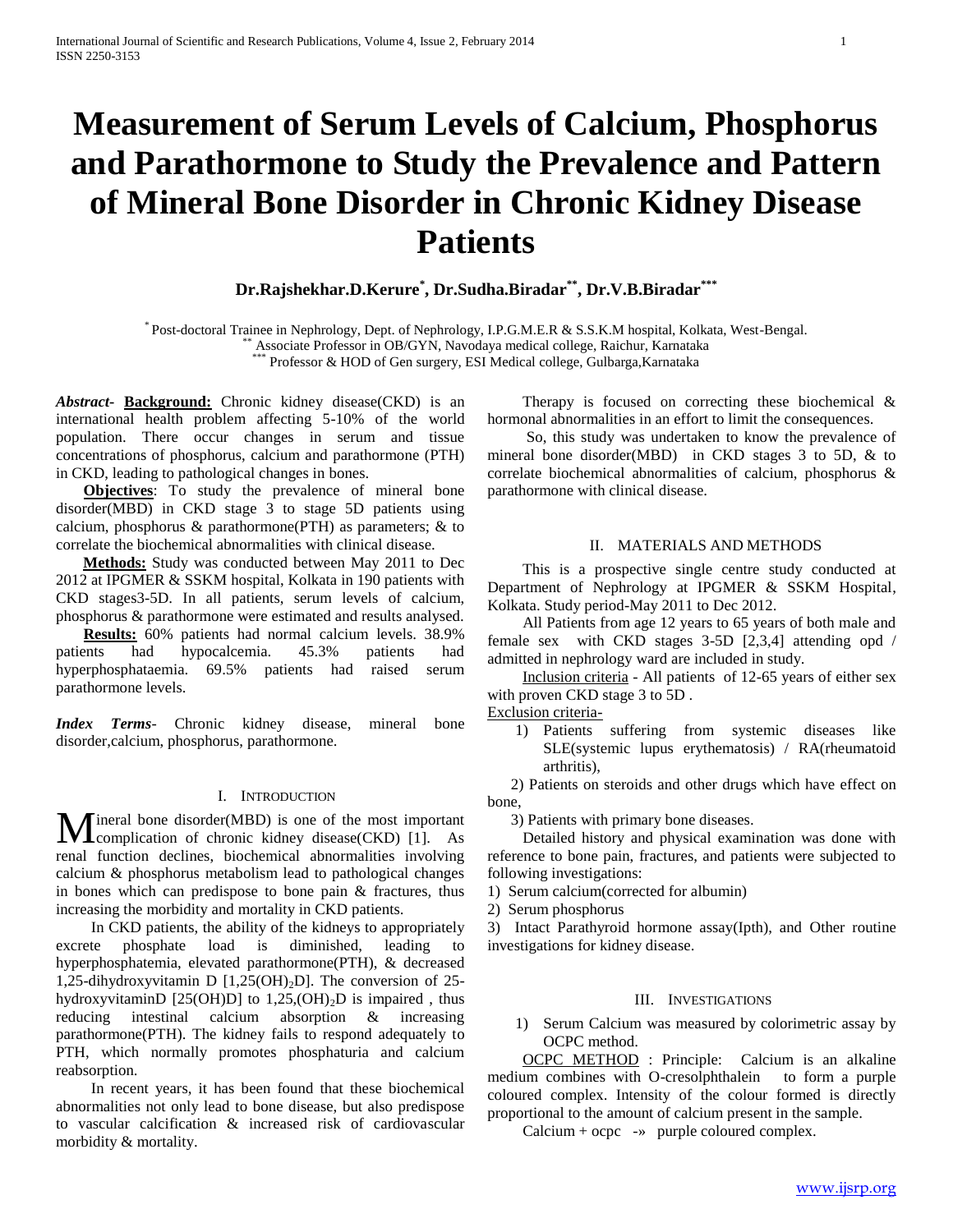Normal reference range value :

Serum/plasma - 8.5 to 10.5mg/dl

 2) S.phosphorus measured by colorimetric assay by Modified Gommorri's method.

Principle:

 Phosphate ions in an acidic medium reacts with ammonium molybdate to form a phosphomolybdate complex. This complex reacts with metal and is reduced to a molybdinum blue complex . Intensity of the molybdinum blue complex formed is directly proportional to the amount of inorganic phosphorous present in the sample.

 Phosphorous + Ammonium molybdate -> Phosphorous molybdate complex.

 Phosphomolybdate complex+ Metal -> Molybdinum Blue complex.

Normal reference range:

Serum : 2.5 to 4.5 mg/dl

 3)iPTH(intact parathormone) - measured by 2 site immunoradiometricassay $(2<sup>nd</sup>$  generation assay)

 Principle: This elisa kit applies the competitive enzyme immunoassay technique utilizing a monoclonal antibody for the target antigen and a target antigen HRP conjugate. The assay sample and buffer are incubated together with target antigen HRP conjugate precoated plate for one hour. After the incubation period the wells are decanted and washed five times . The wells are then incubated with a substrate for HRP enzyme. The product of the enzyme – substrate reaction form blue coloured complex. Finally a stop solution is added to stop the reaction, which will then turn the solution yellow. The intensity of colour is inversely proportional to the target antigen concentration since the target antigen form samples and target antigen HRP congujate compete for the antibody binding site. Since the number of sites is limited ,as more sites are occupied by the target antigen from the sample ,fewer sites are left to bind the conjugate . A standard curve is plotted relating the intensity of the colour to the concentration of standard . The target antigen concentration in each sample is interpolated from this standard curve[5].

 CKD3-5D normal range= reference limits of particular assay.

 CKD 5D:-normal range-= 2 to 9 times upper reference limit for assay.

 **Statistical methods:** variables are presented as distributions (i.e., frequencies and percentages) using microsoft excel.

#### IV. RESULTS

 190 patients with chronic kidney disease stage 3-5D were tested for evidence of mineral bone disorder. Out of 190 patients, two thirds were males and one third were females. Majority of patients were middle aged. 47% patients were diabetic and 84% patients had hypertension.

#### **CKD Stage 3:**

 Out of 190 patients, 30 patients were in CKD stage 3. Majority(80%) had calcium levels in normal range. 20% had calcium below normal. 86.7% patients had phosphorus levels within normal range. In 13.3% patients phosphorus was elevated. 53.3% patients had normal Ipth levels, whereas in significant number(46.7%) of patients ipth was elevated above normal range.

## **CKD Stage 4 :**

 Out of 190 patients, 58 patients were in CKD stage 4. In 38(65.5%) patients calcium was within normal range. 31% patients had low calcium levels and 3% patients had hyper calcemia. In 72.4% patients, phosphorus was within normal range. While 27.6% patients had hyperphosphataemia. 69% patients had ipth above normal range and in only 31% patients ipth was normal.

 **CKD Stage 5 :** Out of 190 patients, 70 patients were in CKD stage 5. In 54% patients, calcium was within normal range. While a significant number of patients (46%) had hypocalcemia. Phosphorus was above normal in 60% patients and in 40% it was within normal range.

## **CKD Stage 5D:**

 Out of 190 patients, 32 patients were in CKD stage 5D. Hypocalcemia was noted in 56% patients. Phosphorus was elevated in 75% patients and normal in rest. iPTH was elevated in 44% patients and below normal in 37% patients. Only 19% patients had ipth in normal range.

## V. DISCUSSION

 Abnormalities of mineral metabolism occur early in chronic kidney disease[6]. Recently, increased attention has been focused on endocrine abnormalities in patients with CKD as a way to explain some of these associations[7]. Mineral bone disorder(MBD) was common in our patients with CKD. Calcitriol deficiency plays a major role in the development of secondary hyperparathyroidism(HPTH), as  $1,25(OH)_2D$ deficiency promotes parathyroid gland hyperplasia & increased PTH synthesis through loss of the ability to upregulate vitamin D receptor expression within parathyroid cells[8].The end result is elevated serum PTH & abnormal calcium and phosphorus balance. Beginning in CKD stage 3, secondary hyperparathyroidism was the earliest change noted which was present in nearly half of patients. As CKD progressed prevalence of hyperparathyroidism increased to involve more than 90% patients in CKD stage 5. Also, the severity of hyperparathyroidism was more as CKD stage progressed.

 Adynamic bone disease as evident by low ipth levels was uncommon in nondialytic population but affected more than one third of patients on dialysis..

 Elevated PTH & hyperphosphatemia were recently identified as risk factors for mortality in dialysis patients[9]. Serum calcium and phosphorus abnormalities were uncommon in CKD stages  $3& 4 \left( \frac{1}{3} \right)$ , but were seen in more than half to two thirds of patients as they entered stage 5 and dialysis. Hypercalcemia was rarely seen. Levels of calcium correlated inversely with iPTH levels. Phosphorus levels correlated positively with iPTH levels. Median calcium & phosphorus values were within normal ranges, and increases in iPTH began to occur from CKD stage4 [6].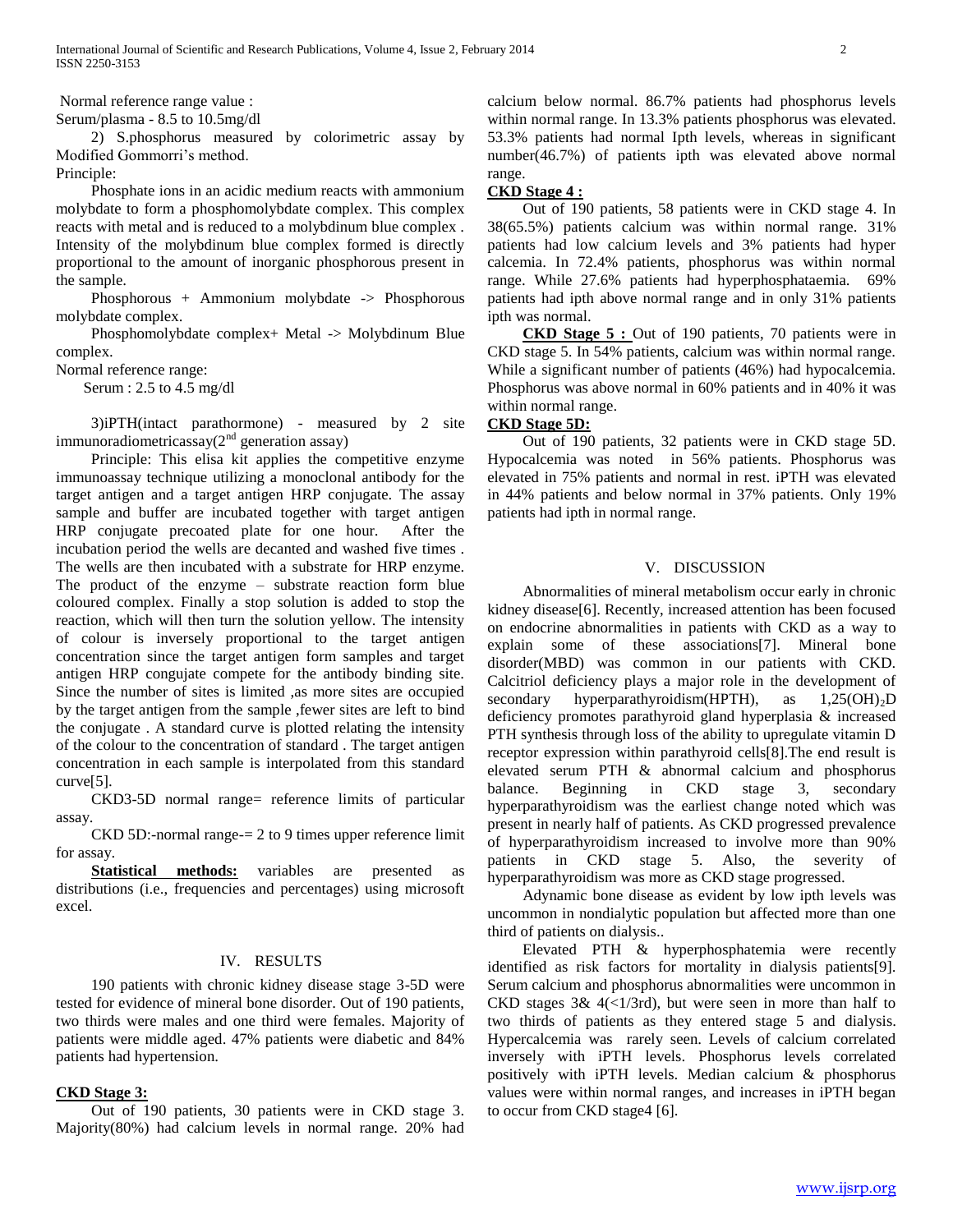Hyperparathyroidism presents early in CKD & worsens with progression of CKD stages. There is an increase in the prevalence of hyperparathyroidism from CKD satge4. Hyperparathyroidism was present in 69% patients in CKD stage 4 & 91.4% patients in CKD stage5 which was similar to Levin A et al. study[6] in which 56% patients in CKD stage 4 had hyperparathyroidism.

 Literature on the prevalence of these abnormalities with current assays is limited. A study by Levin et al., one of the largest multi center study found that calcium & phosphate levels do no change till advanced stages of CKD. Hyperparathyroidism presents early in CKD & worsens with progression of CKD stages.

#### VI. CONCLUSION

 Abnormalities of mineral bone metabolism are common in CKD patients. Hypocalcemia & hyperphosphataemia are noted in later CKD stages & worsen with disease progression. Hence, this shows the importance of early recognition of abnormalities, understanding of their patho-physiological consequences, & planning management strategies to prevent their progression. Thus, reducing the cardiovascular morbidity & mortality.

#### **REFERENCES**

- [1] Eknoyan G, Lameire N, Barsoum R et al. The burden of kidney disease: improving global outcomes. Kidney Int 2004; 66: 1310–1314.
- [2] Jurgen Floege, Richard J.Johnson, John Feehally. "Comprehensive clinical nephrology", 4<sup>th</sup> edition, 907-908.
- [3] National Kidney Foundation. K/DOQI Kidney disease outcome quality initiative. Am J Kidney Dis.2002; 39(Supp): S1-S266.
- [4] National Collaborating Centre for Chronic Conditions. Chronic kidney disease: National clinical guideline for early identification & management

| Parameters |                                                           | Number( $n=190$ ) | Percent(%)           |  |
|------------|-----------------------------------------------------------|-------------------|----------------------|--|
| Age(years) | $20-$<br>40years<br>$41 -$<br>60years<br>$61-$<br>80years | 42<br>95<br>53    | 22.1<br>50.5<br>27.9 |  |
| <b>Sex</b> | Male<br>Female                                            | 128<br>62         | 67.4<br>32.6         |  |

#### **Table/fig- 1: Baseline characteristics :**

in adults in primary & secondary care. London: National Institute for Health and Clinical Excellence; September 2008. Clinical guideline 73.

- [5] Jurgen Floege, Richard J.Johnson, John Feehally. "Comprehensive clinical nephrology", 4<sup>th</sup> edition, 923-924.
- [6] Levin A, Bakris GL, Molitch M et al. Prevalence of abnormal serum vitamin D, PTH, calcium and phosphorus in patients with chronic kidney disease: results of the study to evaluate early kidney disease. Kidney Int 2007; 71: 31–38.
- [7] Block GA, Hulbert-Shearon TE, Levin NW, Port FK. Association of serum phosphorus and calcium  $\times$  phosphate product with mortality risk in chronic hemodialysis patients: a national study. Am J Kidney Dis 1998; 31:607- 617.
- [8] Llach F, Velasquez F. Secondary hyperparathyroidism in chronic renal failure: pathogenic and clinical aspects, Am J Kidney Dis 2001; 38(5 Suppl 5): S20-S33.
- [9] Block GA, Klassen PS, Lazarus JM et al. Mineral metabolism, mortality, and morbidity in maintenance hemodialysis. J Am Soc Nephrol 2004; 15: 2208-2218.

#### **AUTHORS**

**First Author** – Dr.Rajshekhar.D.Kerure, Post-doctoral Trainee in Nephrology, Dept. of Nephrology, I.P.G.M.E.R & S.S.K.M hospital, Kolkata, West-Bengal.

**Second Author** – Dr.Sudha.Biradar, Associate Professor in OB/GYN, Navodaya medical college, Raichur, Karnataka. **Third Author** – Dr.V.B.Biradar, Professor & HOD of Gen surgery, ESI Medical college, Gulbarga, Karnataka.

**Correspondence Author** – Dr.Rajshekhar.D.Kerure, plot no.13, sector-11, mahantesh nagar, Belgaum-590016, Karnataka.Phone08722403301., E-Mail – [rdkerure@gmail.com,](mailto:rdkerure@gmail.com)

Presesnt address: Dr.Rajshekhar.D.Kerure, plot no.13, sector-11, mahantesh nagar, Belgaum-590016, Karnataka.Phone-08722403301.

|                   | Calcium (mg/dl) |               |            |       |
|-------------------|-----------------|---------------|------------|-------|
| <b>CKD</b> stages |                 |               |            |       |
|                   | < 8.5           | $8.5 - 10.5$  | >10.5      | Total |
| CKD stage3        | $6(20.0\%)$     | 24(80.0%)     | 0          | 30    |
|                   |                 |               |            |       |
|                   |                 |               |            |       |
|                   |                 |               |            |       |
| CKD stage4        | 18(31.0%)       | 38(65.5%)     | $2(3.4\%)$ | 58    |
| CKD stage5        | 32(45.7%)       | 38(54.3%)     | 0          | 70    |
| CKDstage5D        | 18(56.3%)       | 14(43.8%)     | 0          | 32    |
|                   |                 |               |            |       |
| Total             | 74(38.9%)       | $114(60.0\%)$ | $2(1.1\%)$ | 190   |

# **Table/fig- 2 : Distribution of cases according to serum calcium levels in CKD stages 3 to 5D :**

Data presented as No. of patients (%)